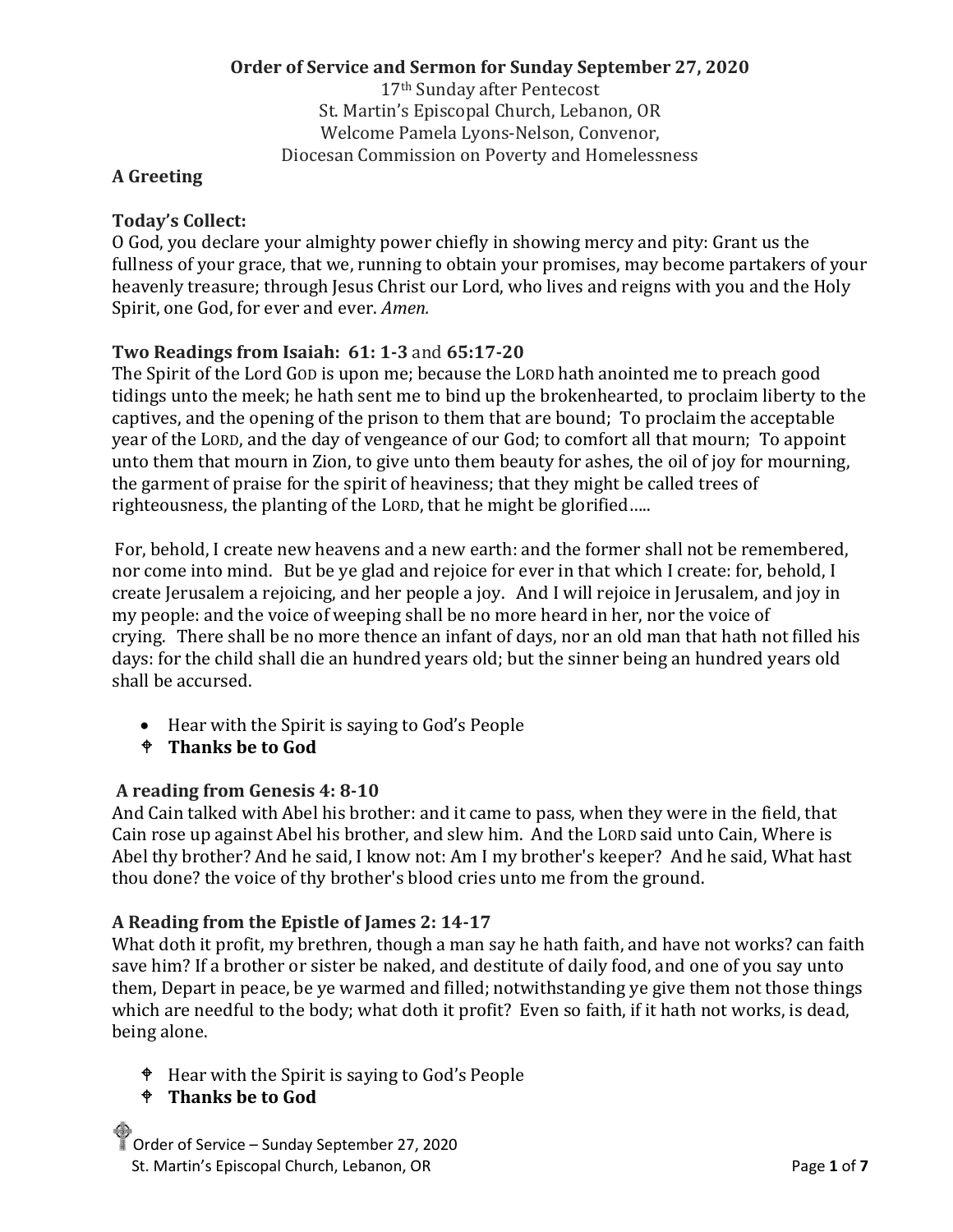# **Readings from the Gospels of Matthew and Luke**

# **A Reading from Matthew 25:34-46**

Then shall the King say unto them on his right hand, Come, ye blessed of my Father, inherit the kingdom prepared for you from the foundation of the world: Then the King will say to those on his right, 'Come, you who are blessed by my Father; take your inheritance, the kingdom prepared for you since the creation of the world. For I was hungry and you gave me something to eat, I was thirsty and you gave me something to drink, I was a stranger and you invited me in, I needed clothes and you clothed me, I was sick and you looked after me, I was in prison and you came to visit me.'

"Then the righteous will answer him, 'Lord, when did we see you hungry and feed you, or thirsty and give you something to drink? When did we see you a stranger and invite you in, or needing clothes and clothe you? When did we see you sick or in prison and go to visit you?' "The King will reply, 'Truly I tell you, whatever you did for one of the least of these brothers and sisters of mine, you did for me.'

"Then he will say to those on his left, 'Depart from me, you who are cursed, into the eternal fire prepared for the devil and his angels. For I was hungry and you gave me nothing to eat, I was thirsty and you gave me nothing to drink, I was a stranger and you did not invite me in, I needed clothes and you did not clothe me, I was sick and in prison and you did not look after me.'

"They also will answer, 'Lord, when did we see you hungry or thirsty or a stranger or needing clothes or sick or in prison, and did not help you?'

"He will reply, 'Truly I tell you, whatever you did not do for one of the least of these, you did not do for me.' "Then they will go away to eternal punishment, but the righteous to eternal life."

#### **Two Readings from Luke 4:16-20** and **10:25-37**

And he came to Nazareth, where he had been brought up: and, as his custom was, he went into the synagogue on the sabbath day, and stood up for to read. And there was delivered unto him the book of the prophet Esaias. And when he had opened the book, he found the place where it was written, "The Spirit of the Lord is upon me, because he hath anointed me to preach the gospel to the poor; he hath sent me to heal the brokenhearted, to preach deliverance to the captives, and recovering of sight to the blind, to set at liberty them that are bruised, To preach the acceptable year of the Lord. "And he closed the book, and he gave it again to the minister, and sat down. And the eyes of all them that were in the synagogue were fastened on him.

And … And, behold, a certain lawyer stood up, and tempted him, saying, Master, what shall I do to inherit eternal life? He said unto him, What is written in the law? how readest thou?

And he answering said, Thou shalt love the Lord thy God with all thy heart, and with all thy soul, and with all thy strength, and with all thy mind; and thy neighbor as thyself. And he said unto him, Thou hast answered right: this do, and thou shalt live. But he, willing to justify himself, said unto Jesus, And who is my neighbor?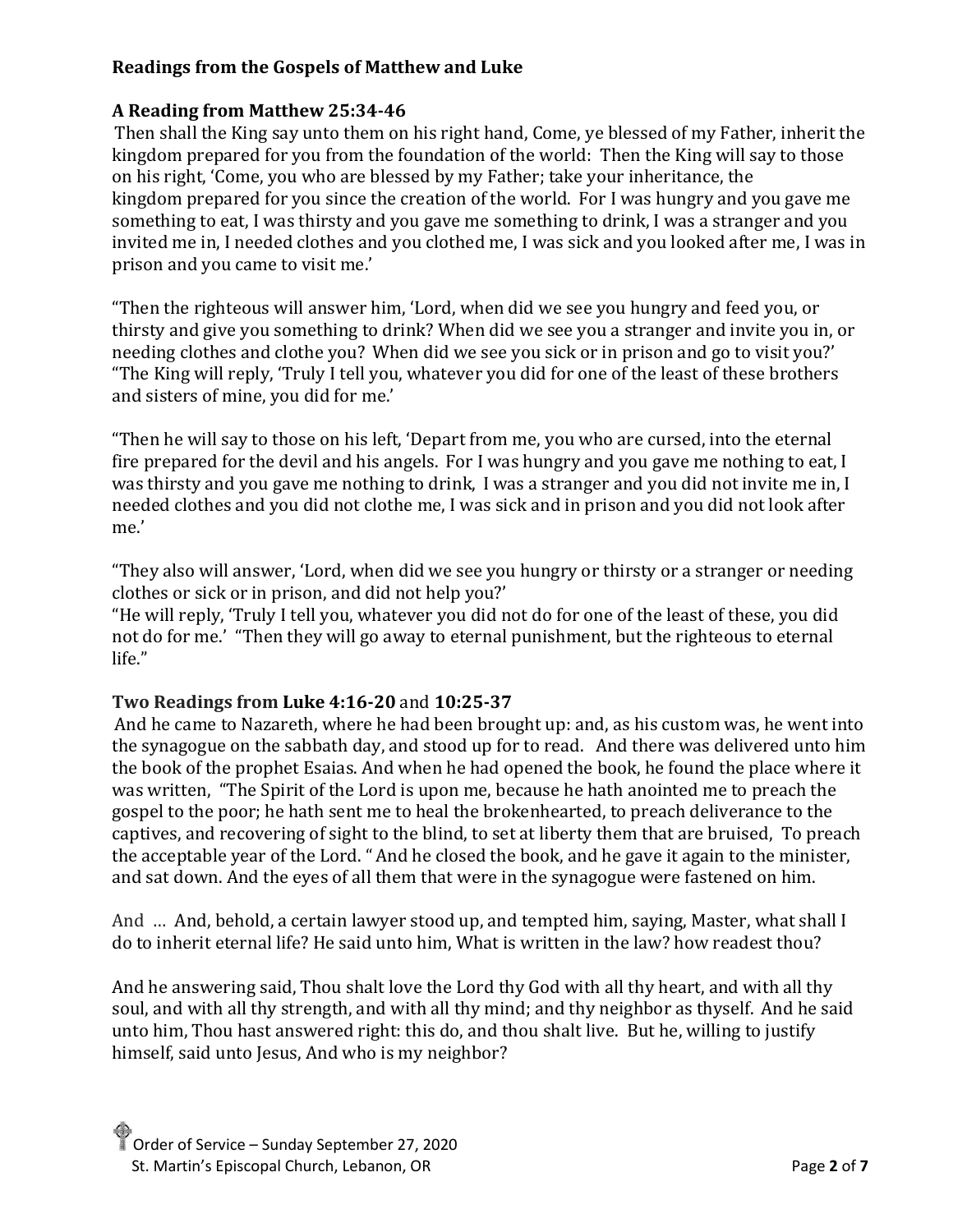And Jesus answering said, A certain man went down from Jerusalem to Jericho, and fell among thieves, which stripped him of his raiment, and wounded him, and departed, leaving him half dead. And by chance there came down a certain priest that way: and when he saw him, he passed by on the other side. And likewise a Levite, when he was at the place, came and looked on him, and passed by on the other side. But a certain Samaritan, as he journeyed, came where he was: and when he saw him, he had compassion on him, And went to him, and bound up his wounds, pouring in oil and wine, and set him on his own beast, and brought him to an inn, and took care of him. And on the morrow when he departed, he took out two pence, and gave them to the host, and said unto him, Take care of him; and whatsoever thou spendest more, when I come again, I will repay thee.

Which now of these three, thinkest thou, was neighbor unto him that fell among the thieves? And he said, He that shewed mercy on him. Then said Jesus unto him, Go, and do thou likewise.

- This is the Gospel of the Lord
- **Thanks be to God**

**Homily** – "From 'My Brother's Keeper' to 'My Neighbor' to The Present" - Pamela LyonsNelson

Good Morning! This is quite an honor to be here in the pulpit with you this morning— Thank you so much for inviting me.

When I spoke with Sara, my question was, "What on earth do I have to say to this congregation, which has been working on meeting Holy Needs practically for as long as I've been hearing about this congregation?" I was gently reminded me that we all need to nourish our connection between faith and works, beliefs and action. If we stretch out our wing of faith, and our wing of action, we can see and feel that that they are joined by our heart and our spine, and that's what it takes to do God's work. Let's take a look.

Archbishop Desmond TuTu wrote "God has a Dream" -read it if you get the opportunity--and in it this dream is spelled out scripturally, as it is in both the Hebrew and the New Testaments. In fact, you could say the entirety of the Bible is, in reality in, several accounts of us struggling to understand and live out that dream, only to get lost, feel the numbness, pain and terror of being lost, and rediscovering once again, the dream. It's a dream of love, restorative justice and healing. So, let's open the cover.

Pretty much right off the bat—at least after the Fall, we see God looking for Abel. [Genesis 4:9] He happens on Cain and asks him where his brother is. And Cain, being not unlike you and me, comes up with this spiritually "disastrous" reply: "Am I my brother's keeper? " And, it turns out, the answer is unequivocally, YES!

A little later on in those first books [Leviticus:25], God explains the Jubilee, The Year of Release—his dream for us. The Jubilee is basically a do-over. Debts are forgiven, people are reconciled, communities are healed and so on. In this life. Here! Now! No waiting for heaven. Prophets later rail about the colossal consequences of greed and corruption—stealing from the widows and children, etc. taking even more money for yourself when those widows and orphans, the afflicted and oppressed, are leading miserable, shortened, sorrow-soaked lives. But God has a dream, where we are part of his Beloved Community, where Holy Needs are met.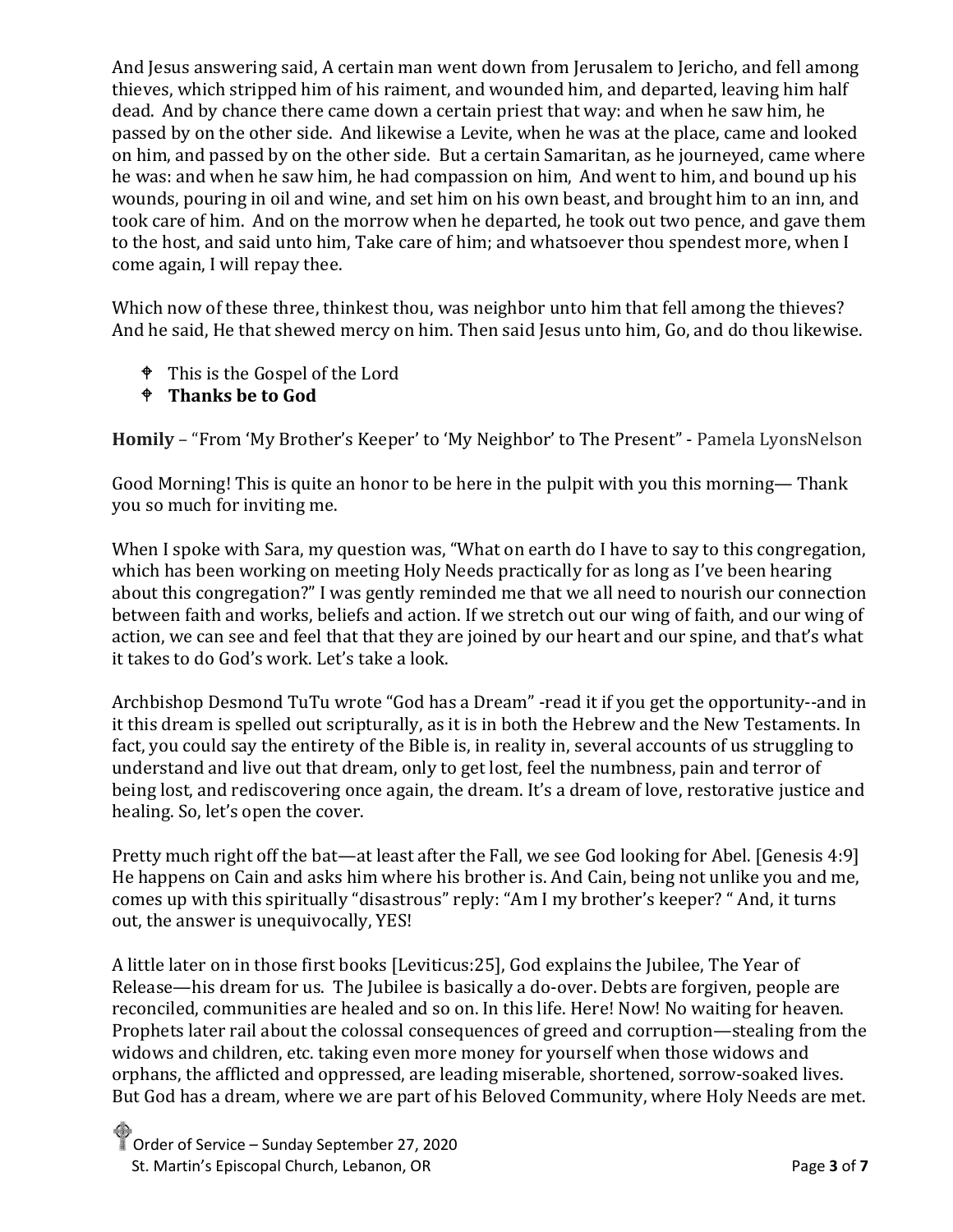Wait—what's a holy need? Jesus makes it abundantly clear in Matthew 25:34-45: feed, clothe, visit, and, later on, He says HEAL. These are needs we, and Jesus, all have because we are incarnated. We have a body and therefore, bodily needs to keep body and soul together. When we tend to each other's needs we tend to His. That's why they are Holy—they are His needs.

Then we come to Luke the Physician, who fills his Gospel with story after story of Jesus 's healings., but it starts with Luke 4:16-23, where He's the reader for that morning in the temple, and the Scripture is Isaiah 61. In essence, He says, "That's me and the time is now" Here's a bit of Isaiah 65:20 later, on that glorious new creation, the New Jerusalem, the Year of the Lord's Favor, (the Year of Jubilee) that we don't usually read.

"I will rejoice in Jerusalem and delight in my people; no more shall the sound of weeping be heard in it or the cry of distress. No more shall there be in it an infant that lives but a few days or an old person who does not live out a lifetime''

And Jesus immediately goes out and starts healing and feeding people, breaking laws to dop so and repeatedly having to defend Himself for meeting Holy Needs, telling his disciples they can do everything He does and more. We tend to forget that, don't we? We're like Peter who got a little roughed up for repeatedly saying, "I can't". Jesus tells us not only can we, we must, or we are spiritually lost [Matt.25]

So the question becomes for us, "There are so many! How can we heal them? And who is worth healing?" Well, we have Luke 10 for that. The disciples are sent out with specific instructions that include, "Whenever you enter a town and the people welcome you…cure the sick who are there.." and later in the same chapter, the Good Samaritan parable. A Pharisee asks Jesus "What is the greatest commandment?", and Jesus turns the question back on him, and the Pharisee answers, "Love God and your neighbor". So far so good. Then the Pharisee, wanting to show off a bit says, cleverly, "But who is my neighbor?", and Jesus, instead of answering, tells a health care parable:

 A badly injured and bloodied man is laying dying in the road. Along comes a priest, who can't afford to become ritually unclean, literally skirts the issue as does the next person, a temple assistant. That's you and I: the ones who usher, sing, teach, lead prayer do alter guild, fold bulletins, etc. Lastly comes a Samaritan, who will make the injured Jew ritually unclean if he helps him, but help him, he does: he cleans his wounds and binds them up (provides EMT service)es, transports him on his own donkey (ambulance service) and takes him to an inn (field hospital) where they spend the night and he tends to him (E.R. doc/nursing ). The next morning he tells the innkeeper to take good care of the injured man, gives the innkeeper 2 denarii—that's 2 days wages, and in today's wages it's \$4-500, says he'll come back and pay the rest of whatever it took to get his patient healed The work of the insurance industry). Jesus asked the Pharisee, who was the real neighbor to the beaten-up man? And his answer was, "The one who showed mercy." Jesus then tells the Pharisee—us—"Go and do likewise." (our co-pay).

The priest and the temple assistant certainly could have done the same, but they did not. But we can! That's what universal healthcare is all about. It affirms that your healthcare is not dependent on your pocketbook, your social status, or anything other than your Holy Need. So,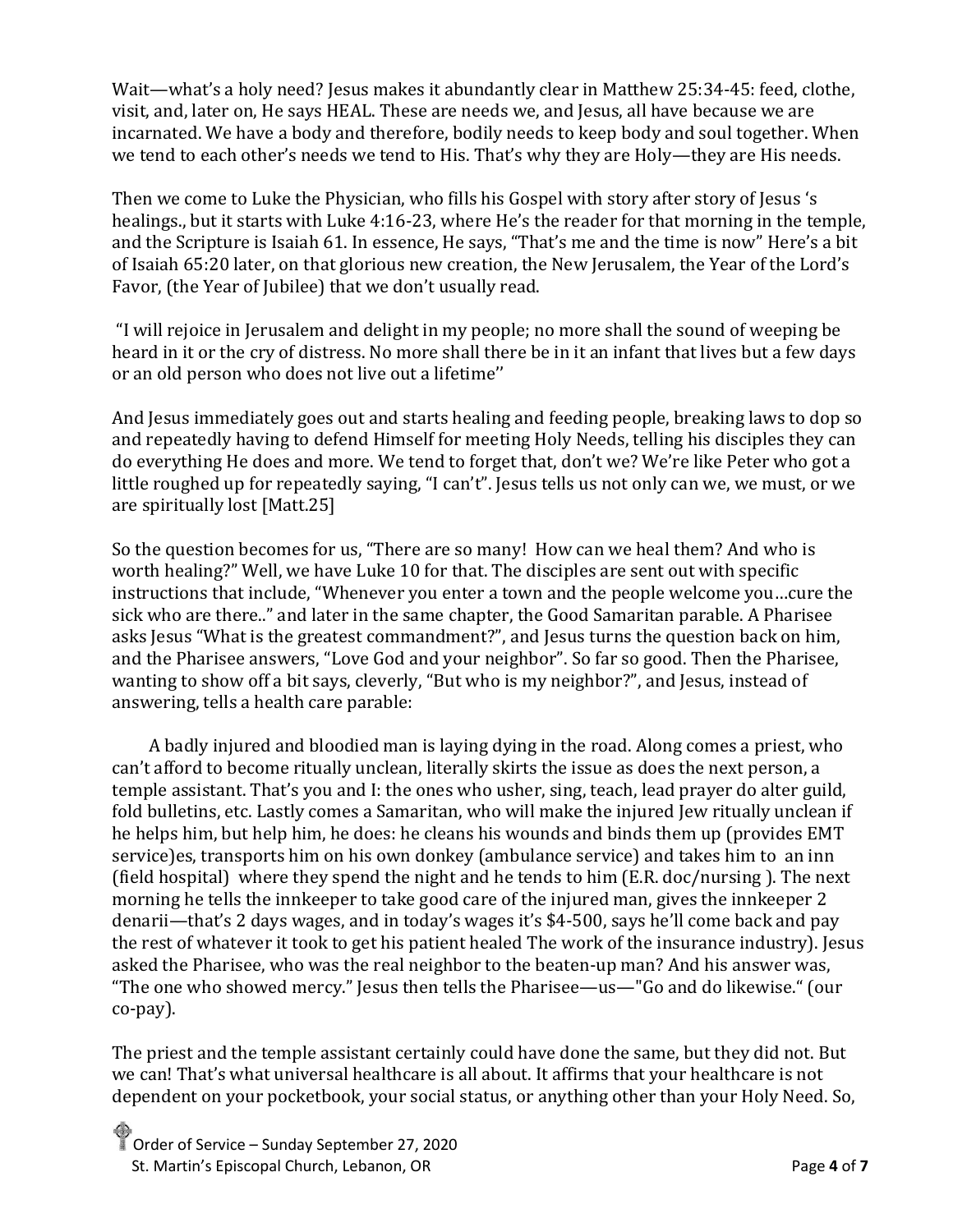here's a way right here and right now that we can participate in God's dream for us. Here is where credo meets action. Right at our hearts and our backbones.

Our hearts sometimes seem to have been created to break when we are in the presence of hurting/suffering, of Holy Need, where we can feel paralyzed or moved to action. This takes us directly into conversation with James 2:14-15. Here's a man who does not mince words:

 "What good is it to say you have faith when you don't do anything to show it? If you know someone who doesn't have food or clothing, you shouldn't just say, 'I hope all goes well for you. I hope you will be warm and have plenty to eat' ". He goes on in verse 21-24 to say: "Our ancestor Abraham pleased God by putting his son on the altar to sacrifice him. He proved his faith was real by deeds…. That's how he became God's friend." Faith wasn't the measure for God; Faith put into action was!

So, to sum up: Yes, I am my brother's keeper, and yes, all those others are my neighbors. Our Beloved Community, you and I, have an opportunity to meet Holy Needs with universal health care. We get the blessing of living out the contemporary good Samaritan story and God's Dream, right here and right now.

Blessed be God forever!

#### **Litany for Social Justice:**

Brothers and Sisters: God commands us through Jesus Christ to love one another. In baptism, we promise to seek and serve Christ in all persons, loving our neighbors as ourselves and to strive for justice and peace, and respect the dignity of every human being. Let us now honor those vows and pray for our nation in this election season, for wise and just leaders, and for the needs of others throughout our country and the world. We pray for continued blessings on all peacemakers, on leaders who value peace, and on everyone who promotes nonviolent solutions to conflict. We pray for a speedy end to all violence and warfare around the world.

God of peace and gentleness, **Hear our prayer.**

We pray for the strength of heart and mind to look beyond ourselves and address the needs of our brothers and sisters throughout the world; for the rural and urban poor; for the rebuilding of our communities; and for an end to the cycles of violence that threaten our future.

God of generosity and compassion, **Hear our prayer.**

We pray for all nations, that they may live in unity, peace, and concord; and that all people may know justice and enjoy the perfect freedom that only God can give.

God of liberty and freedom,

#### **Hear our prayer.**

We pray that the Holy Spirit may embrace the most vulnerable members of our society; we pray also for an end to the growing disparity between the rich and poor; and for the grace and courage to strive for economic justice.

Order of Service – Sunday September 27, 2020 St. Martin's Episcopal Church, Lebanon, OR **Page 5** of **7 Page 5** of **7**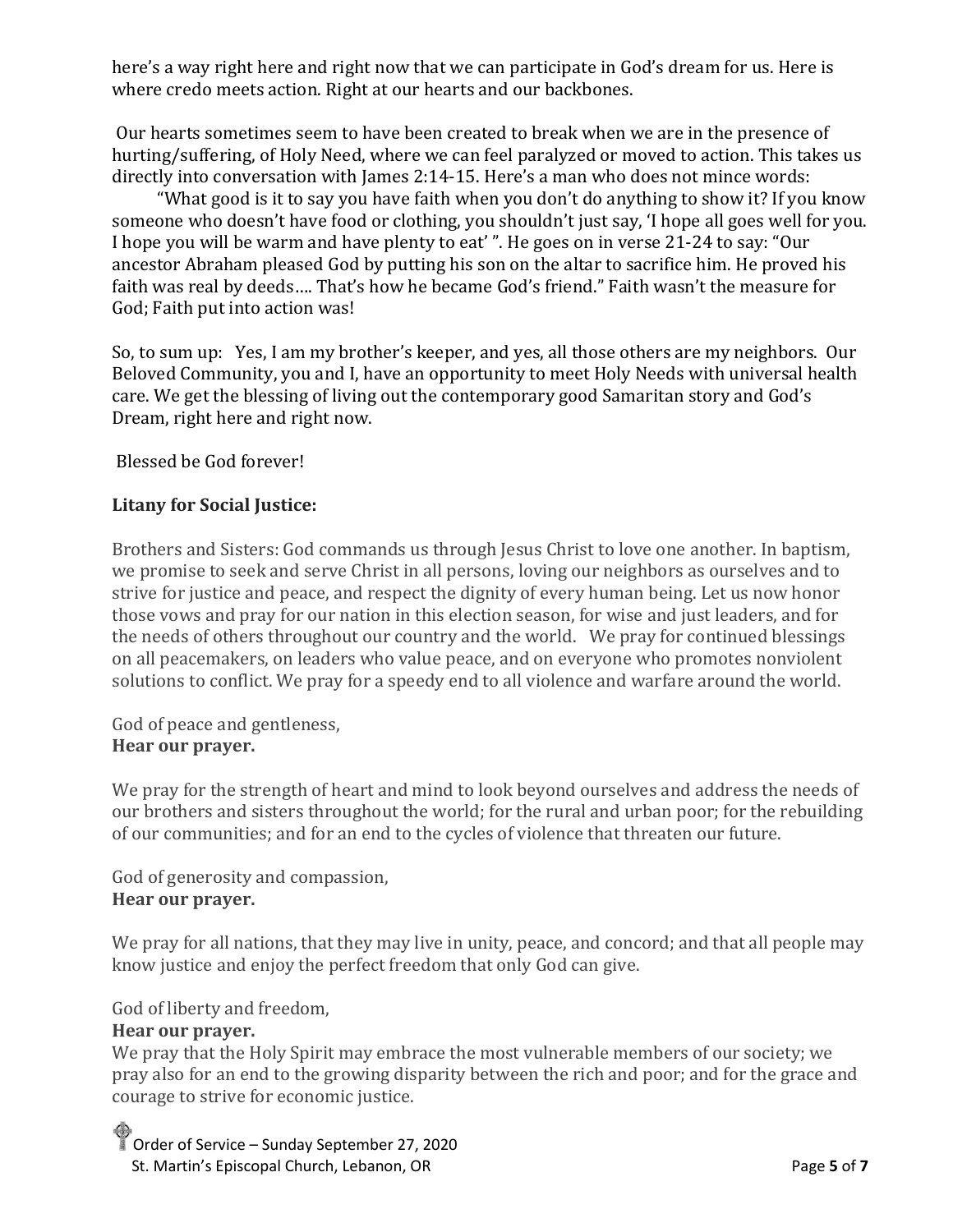### God of all gifts and blessings, **Hear our prayer.**

We pray for an end to prejudice throughout our country and the world; that we will respect all people as precious children of God; and that racism, sexism, and all other forms of discrimination will be forever banished from our hearts, our society, and our laws.

God of fellowship and equality, **Hear our prayer.**

We pray for a reverence of creation; that we will have the tools and the will to conserve it; that we will use its bountiful resources in the service of others; and that we will become better stewards of all that has been entrusted to us.

God of nature and the universe, **Hear our prayer.**

We pray for all immigrants, refugees, and pilgrims from around the world, that they may be welcomed in our midst and be treated with fairness, dignity, and respect.

God of outcasts and wanderers, **Hear our prayer.**

We pray for the sick, the aged and the infirm; for those with physical or mental disabilities; that all may have access to proper health care; and that God'€™s loving embrace may be felt by all who suffer.

God of comfort and healing, **Hear our prayer.**

We pray for all prisoners and captives; that a spirit of forgiveness may replace vengeance and retribution; and that we, with all the destitute, lonely, and oppressed, may be restored to the fullness of God's grace.

God of absolution and mercy, **Hear our prayer.**

We pray for all children and families, and particularly for the orphaned, neglected, abused, and those who live in fear of violence or disease; that they may be relieved and protected.

God of children and families, **Hear our prayer.**

We pray for the reconciliation of all people, and for the Church throughout the world, that it may be an instrument of your healing love.